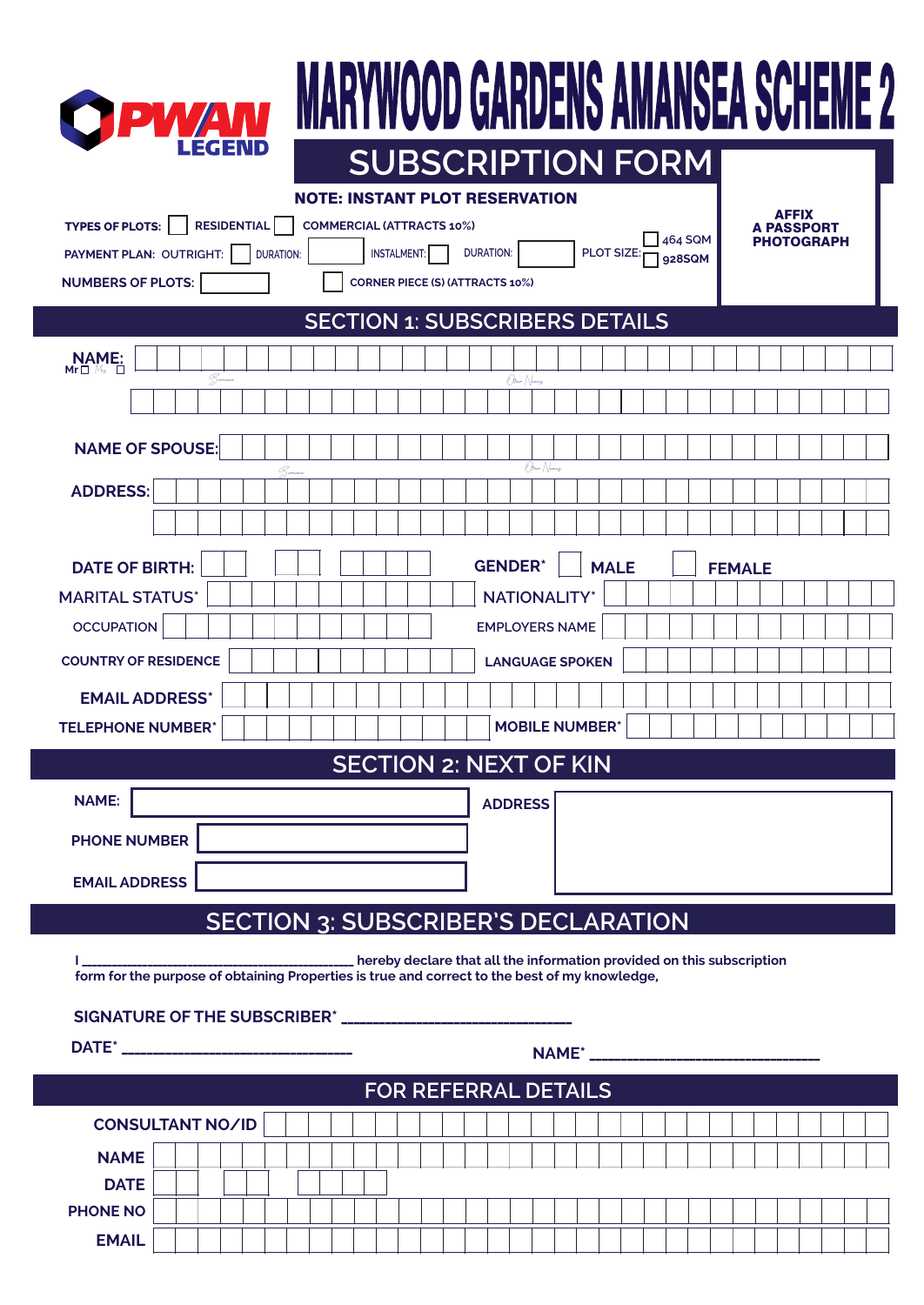

Q1. **WHERE IS MARYWOOD GARDENS SCHEME 2 AWKA ESTATE** ? MARYWOOD GARDENS

SCHEME 2 AWKA is situated at Amansea, Awka Local Government behind Unizik Akwa Anambra State.

Q2. **WHO ARE THE OWNERS/ DEVELOPER OF MARYWOOD GARDENS SCHEME 2 ESTATE** ? PWAN LEGEND, a Leading Real Estate Company in Lagos State.

Q3. **WHAT TYPE OF TITLE DOES MARYWOOD GARDENS SCHEME 2 AWKA HAS ON THE LAND** ? Deed of Agreement with Land Owners, & Survey.

Q4. **ARE THERE ANY ENCUMBRANCES ON THE LAND**? The land is free from every known government acquisition or interest and adverse claims.

Q5. **WHAT IS THE PAYMENT STRUCTURE?** (Outright and Instalment Payment)

Outright payment 464sqm is N3,000,000.00 only and N3,500,000.00 for 6 months' instalment plan.

Commercial plots Attract additional 10% of land cost | Corner piece plots Attract additional 10% of land cost

N.B :- Non-payment of the monthly instalments as at when due shall be treated as a fundamental breach of the contract which will result in termination or revocation of the contract/OR attract default charge of 10% of the month payment.

Q6. **WHAT IS THE SIZE OF THE PLOT?** 928sqm,464sqm

Q7. **IS THE ROAD TO THE ESTATE MOTORABLE** ? Yes the road to the estate is motorable.

Q8. **WHAT OTHER PAYMENTS DO I MAKE APART FROM THE PAYMENT FOR THE LAND** ?

Deed of Assignment Fee Per Plot: N150,000 for 600SQM (Subject to review).

Registered Survey Fee: N380, 000.00 only per plot (subject to review). Please note that Survey Plan with Company's Name will attract double charges, Development Fee: 900,000 PER PLOT (Subject to review),

Corner Plot demarcation: N30, 000.00 only per plot (Subject to review).

Q9. **WHAT DO I GET AFTER THE INITIAL DEPOSIT** ? Starters pack comprising a letter of acknowledgement of subscription, receipts of payment.

Q10. **WHAT DO I GET AFTER COMPLETING PAYMENT FOR THE LAND?** (a) Completion Payment Receipt, Contract of Sales & Allocation Notification Letter (a) Deed of Assignment & Survey Plan after Physical Allocation is done.

Q11. **CAN I START BUILDING ON THE LAND** ? You can start building on the landed property after physical allocation, which will be done 6 months after full payment has been made and confirmed, while fencing and Infrastructures will commence during the 1st year.

Q12. **IS THERE ANY TIME LIMIT TO COMMENCE WORK ON MY LAND AFTER ALLOCATION** ? **No** Q 13. **IS THERE ANY RESTRICTION REGARDING THE TYPE OF BUILDING I CAN CONSTRUCT IN THE ESTATE**?